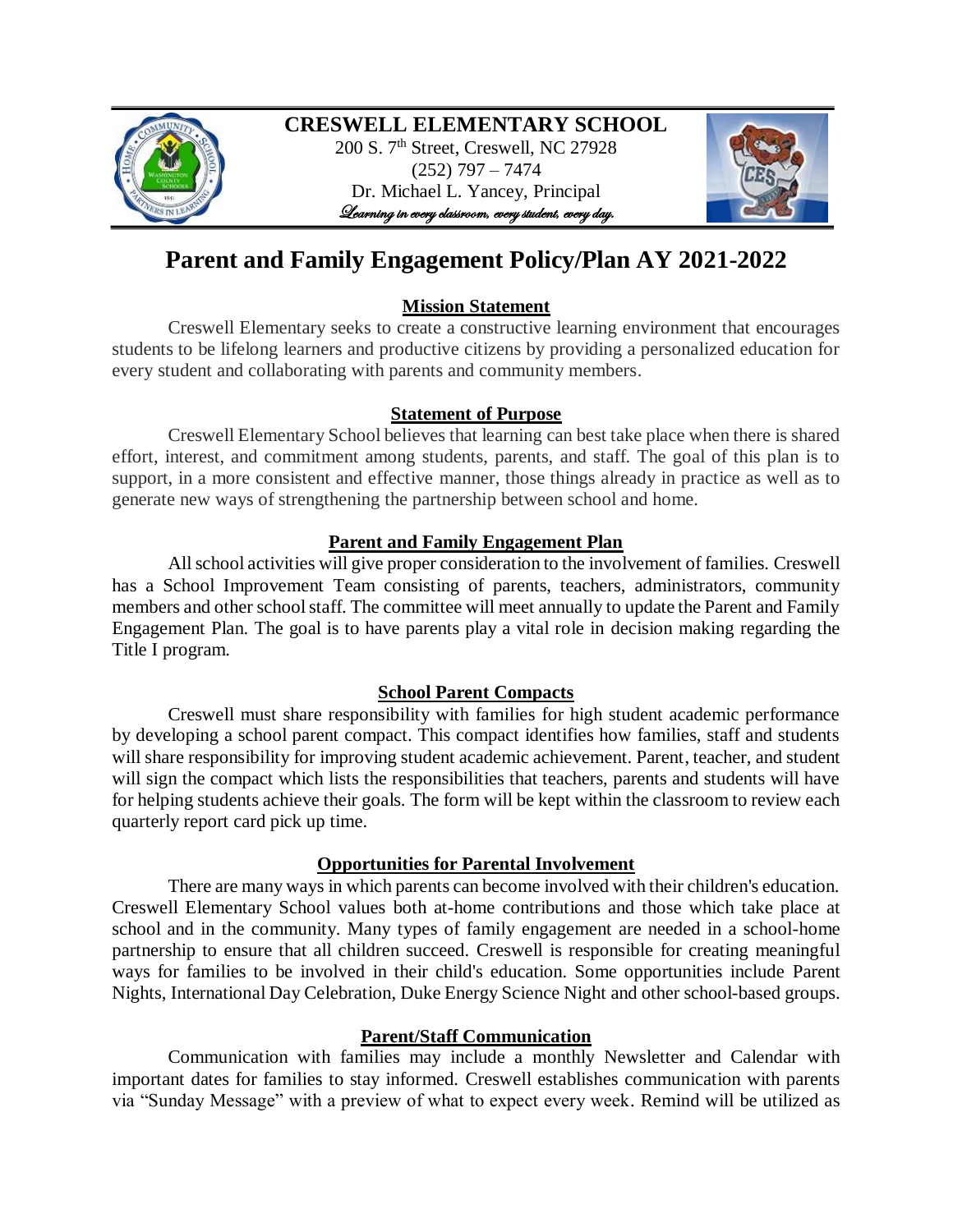well per grade level for announcements and communications concerning your child in his/her class. School website is updated monthly. Phone calls, conferences and home visits are scheduled as needed. Parents are encouraged to take the initiative to contact their child's teacher to monitor progress as well as when they have a concern. Parents may request a translator for conferences. As much as possible, notices will be sent home in a language parents understand. Creswell also offers flexible meeting times throughout the year to meet family and community needs. School staff will also receive training on the importance of parental involvement and tips for communicating with parents.

### **Flexible Meetings**

The most significant way to enhance the quality of school life beyond a strong academic program is through communication. Aside from the things mentioned above, each school year we report our EOG testing results from the previous year at the first meeting.

Data may be shared with parents in the following ways: **Kindergarten**: work sampling, progress reports, PowerSchool website, report cards, conferences, newsletters, daily folders, email, portfolios, NC ELI, mCLASS assessments, Kindergarten math assessments. **First Grade:**  progress reports, PowerSchool website, report cards, conferences, email, mCLASS assessments, SAVAAS assessments. **Second Grade:** progress reports, PowerSchool website, report cards, conferences, homework folders, email, reading logs, mCLASS assessments, SAVAAS assessments. **Third Grade:** progress reports, PowerSchool website, report cards, conferences, email, phone calls, RtA portfolios, mCLASS assessments, NC Check-ins Reading and Math results, reading logs, goal setting conferences, SAVAAS assessments. **Fourth Grade:** progress reports, PowerSchool website, report cards, conferences, email, NC Check-ins/NC PAT Reading and Math results. **Fifth Grade:** progress reports, PowerSchool website, report cards, conferences, email, NC Check-ins Reading, Math and Science results, SAVAAS assessments.

To keep parents informed of their child's progress, teachers send data folders or data progress home weekly. These folders provide parents with valuable information regarding their child's progress as well as their child's work from the past week. Areas documenting student needs are provided and adult signature are required.

#### **Regular Meetings**

Parents are encouraged to play an active role in their child's academic progress. Parents are made aware of expectations and accountability standards for students and parents through conferences, Open House and Curriculum Event meetings. Daily and/or weekly folders are sent home to report student progress in all academic areas. Parents are invited to attend and give input when a child is referred to the SAT team (School Assistance Team). Also, parents are involved in developing their child's Individual Education Plan (IEP), 504 Accommodation Plan and PEP (Personal Education Plan).

#### **Parent Assistance**

Creswell Elementary School will provide assistance to parents in understanding topics such as academic content standards, state and local academic assessments including alternate assessments, how to monitor progress and how to work with educators. Opportunities for assistance will include district and school Title I meetings, parent/teacher conferences, and school parent and family engagement activities. Parents also have access to their child's information via the Parent Portal.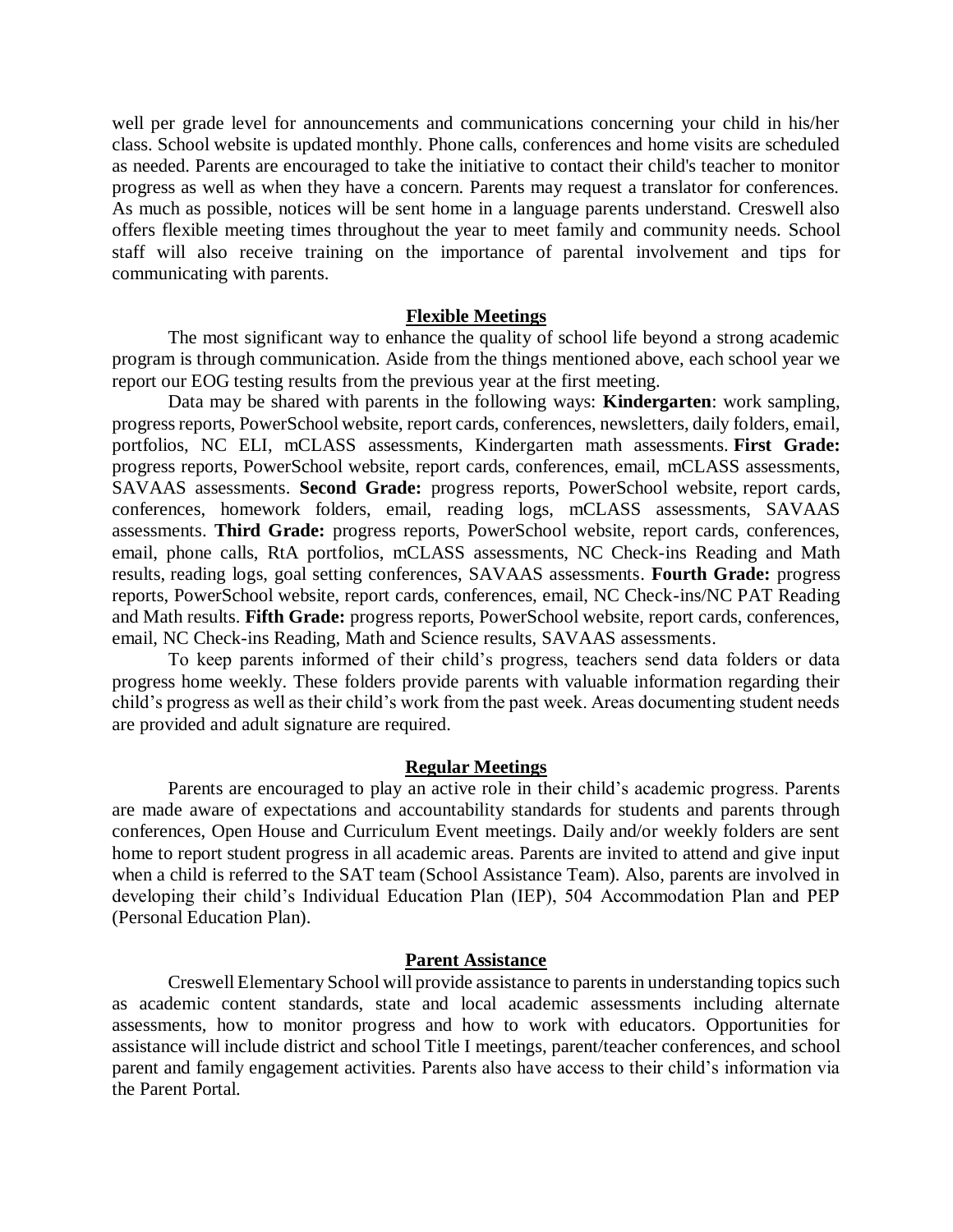### **Annual School Orientation Meeting**

Annual meeting at the start of the school year for parents will be provided where information about Title I guidelines will be distributed. Parents are given copies of the current Parental Involvement Plan and are offered an opportunity to provide feedback. Parents have input on how Title I funds will be used; including funds for parental involvement activities. Volunteers may serve at school. Translation will be provided so that all parents may participate.

### **Annual District Elementary and Secondary Education Act (ESEA) Public Meeting**

Creswell Elementary School will host an annual consultation of the content and effectiveness of all federal programs. Parents will be invited to provide input. During this meeting, activities from the current year will be reviewed and activities for the upcoming year will be planned. Surveys and feedback from stakeholders and all ESEA programs will be discussed.

### **Building Capacity**

Creswell Elementary School will build school and family capacity to ensure effective engagement of parents and families. The school will support partnerships among the staff, families and the community to improve student academic achievement. Efforts to build capacity include the Annual Title I Orientation Meeting and parent/teacher conferences, informational performance reports on district/state assessments, report cards, progress reports and explanation of test scores.

#### **Evaluation**

Creswell Elementary School will make an annual evaluation of the content and effectiveness of the parent and family engagement policy in improving the quality of its Title I. The evaluation will include identifying barriers to greater participation by parents in parental involvement activities. Creswell will use the findings to design strategies for more effective engagement and to revise, if necessary (and with the involvement of parents), its parent and family engagement plans. The goal is to evaluate the school by collecting information in a variety of ways, including surveys, program evaluations and school report cards.

#### **Conclusion**

Creswell Elementary School is committed to the success of all students and will continue to seek active participation by families. The school will partner with parents to monitor the effectiveness of all parent and family engagement activities and the Title I Program. This plan will be implemented by administrators, principals, and staff at school.